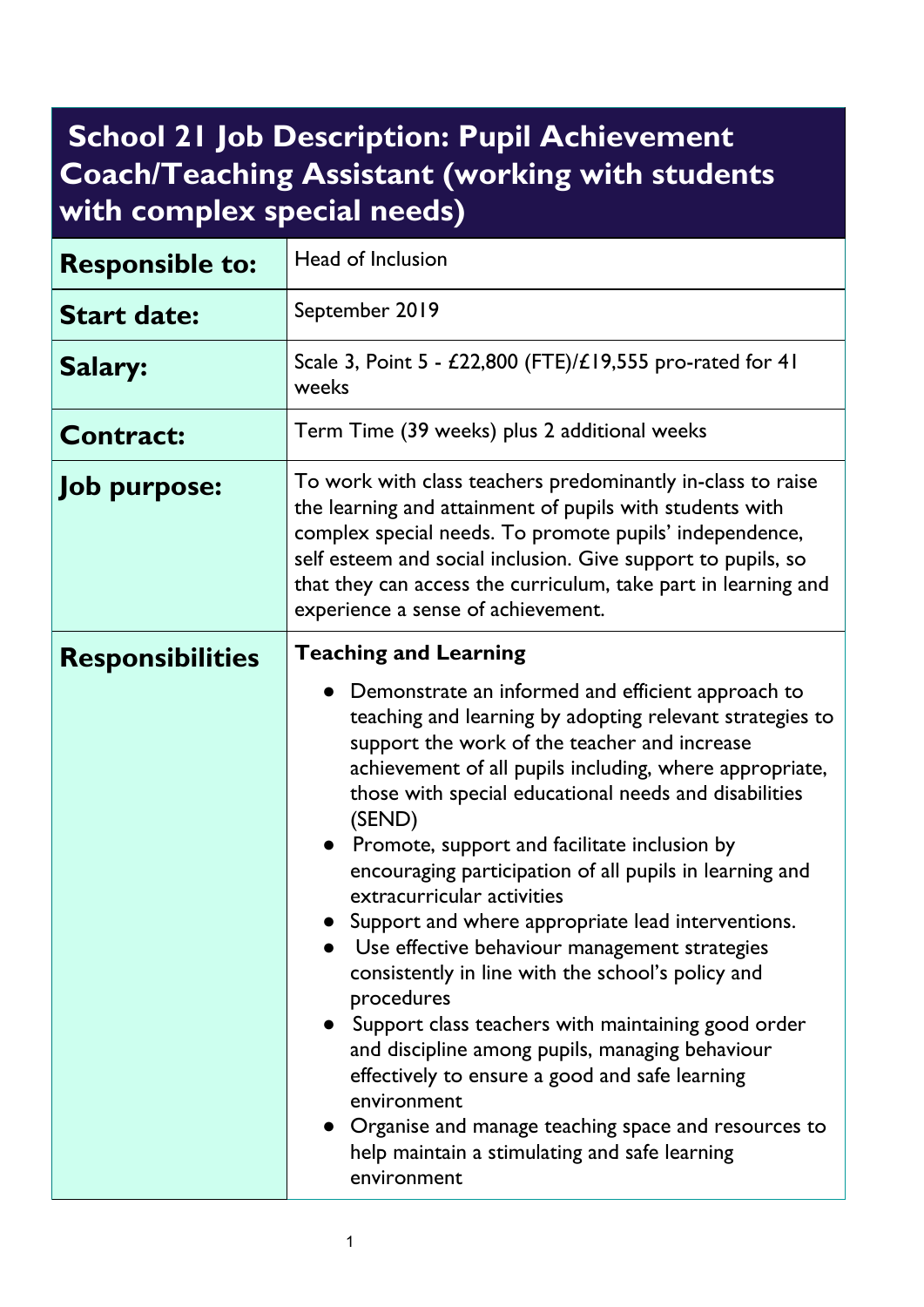|                                                        | • Observe pupil performance and pass observations on<br>to the class teacher<br>• Use ICT skills to advance pupils' learning<br>• Undertake any other relevant duties given by the class<br>teacher / Head of Inclusion.                                                                                                                                                                                                                                                                                                                                                                                                                                                                                                                                                                                                                                                                    |
|--------------------------------------------------------|---------------------------------------------------------------------------------------------------------------------------------------------------------------------------------------------------------------------------------------------------------------------------------------------------------------------------------------------------------------------------------------------------------------------------------------------------------------------------------------------------------------------------------------------------------------------------------------------------------------------------------------------------------------------------------------------------------------------------------------------------------------------------------------------------------------------------------------------------------------------------------------------|
|                                                        | <b>Planning</b><br>• Contribute to effective assessment and planning by<br>supporting the monitoring, recording and reporting of<br>pupil performance and progress as appropriate to the<br>level of the role<br>• Read and understand lesson plans shared prior to<br>lessons, if available<br>Prepare the classroom for lessons<br>Working with colleagues and other relevant<br>professionals                                                                                                                                                                                                                                                                                                                                                                                                                                                                                            |
|                                                        | Communicate effectively with other staff members and<br>pupils, and with parents and carers under the direction<br>of the class teacher<br>• Communicate their knowledge and understanding of<br>pupils to other school staff and education, health and<br>social care professionals, so that informed decision<br>making can take place on intervention and provision<br>With the class teacher, keep other professionals<br>accurately informed of performance and progress or<br>concerns they may have about the pupils they work<br>with<br>Understand their role in order to be able to work<br>collaboratively with classroom teachers and other<br>colleagues, including specialist advisory teachers<br>• Collaborate and work with colleagues and other<br>relevant professionals within and beyond the school<br>Develop effective professional relationships with<br>colleagues |
| Whole-school organisation, strategy and<br>development |                                                                                                                                                                                                                                                                                                                                                                                                                                                                                                                                                                                                                                                                                                                                                                                                                                                                                             |
|                                                        | Contribute to the development, implementation and<br>evaluation of the school's policies, practices and                                                                                                                                                                                                                                                                                                                                                                                                                                                                                                                                                                                                                                                                                                                                                                                     |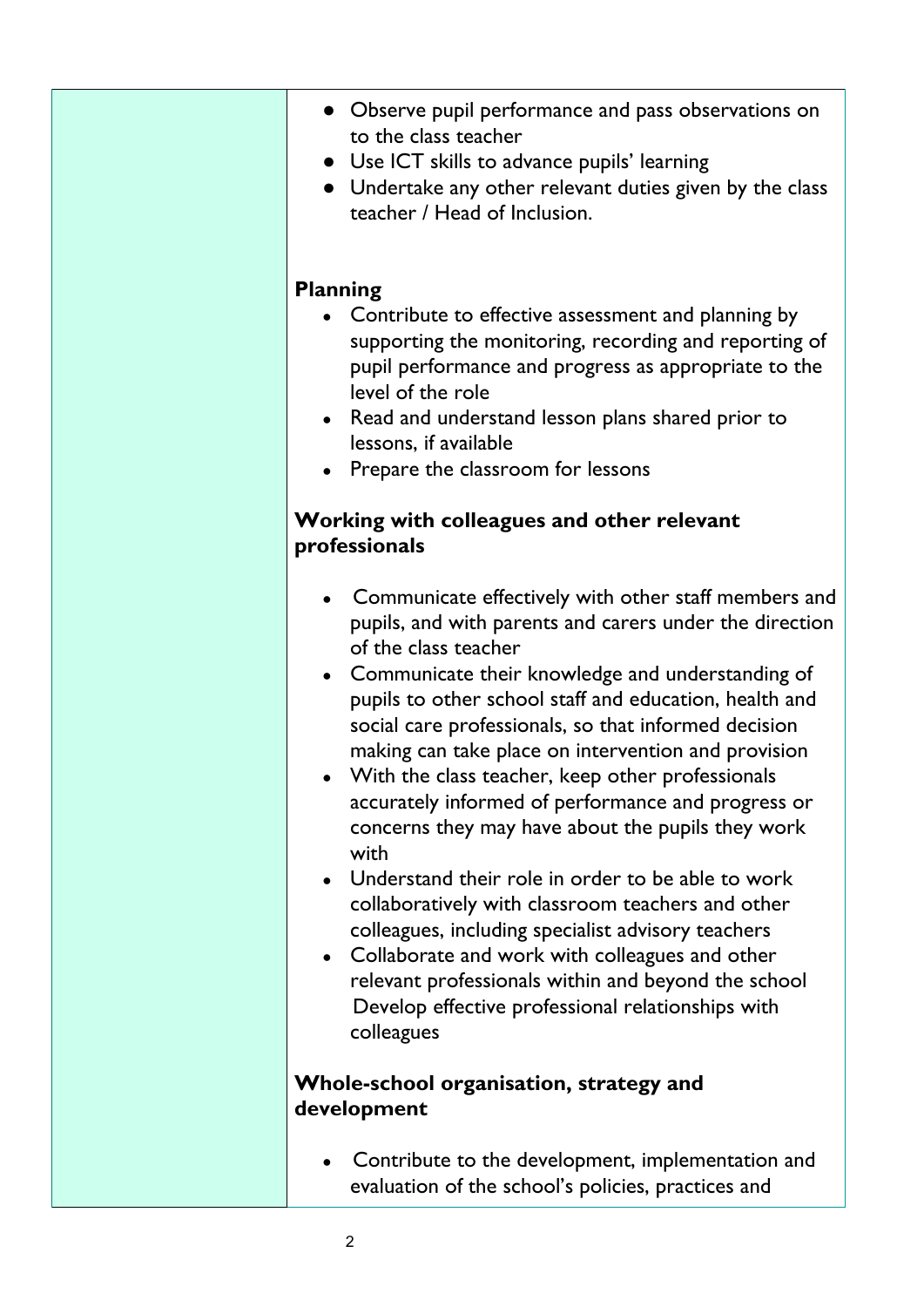|                                           | procedures, so as to support the school's values and<br>vision<br>Make a positive contribution to the wider life and<br>ethos of the school<br>• Attend relevant CPD / training and feedback new<br>ideas.<br><b>Health and safety</b><br>Promote the safety and wellbeing of pupils, and help to<br>safeguard pupils' well-being by following the<br>requirements of Keeping Children Safe in Education<br>and our school's child protection policy<br>Look after children who are upset or have had<br>accidents<br><b>Personal and professional conduct</b><br>• Uphold public trust in the education profession and<br>maintain high standards of ethics and behaviour, within<br>and outside school<br>Have proper and professional regard for the values,<br>$\bullet$<br>policies and practices of the school, and maintain high |
|-------------------------------------------|-----------------------------------------------------------------------------------------------------------------------------------------------------------------------------------------------------------------------------------------------------------------------------------------------------------------------------------------------------------------------------------------------------------------------------------------------------------------------------------------------------------------------------------------------------------------------------------------------------------------------------------------------------------------------------------------------------------------------------------------------------------------------------------------------------------------------------------------|
|                                           | standards of attendance and punctuality<br>Demonstrate positive attitudes, values and behaviours<br>$\bullet$<br>to develop and sustain effective relationships with the<br>school community<br>Respect individual differences and cultural diversity                                                                                                                                                                                                                                                                                                                                                                                                                                                                                                                                                                                   |
| <b>Qualifications &amp;</b><br>experience | • Level 2 or 3 Certificate in Supporting Teaching and<br>Learning in Schools, Level 3 Diploma in Childcare and<br>Education, or other relevant qualification or willingness<br>to work towards a qualification if not already held.<br>Experience of working with children with ASD or<br>complex special needs is essential.                                                                                                                                                                                                                                                                                                                                                                                                                                                                                                           |
| <b>Knowledge &amp;</b><br><b>skills</b>   | Good literacy and numeracy skills<br>Good organisational skills<br>Ability to build effective working relationships with<br>pupils and adults<br>Skills and expertise in understanding the needs of all<br>pupils<br>• Knowledge of how to help adapt and deliver support<br>to meet individual needs                                                                                                                                                                                                                                                                                                                                                                                                                                                                                                                                   |